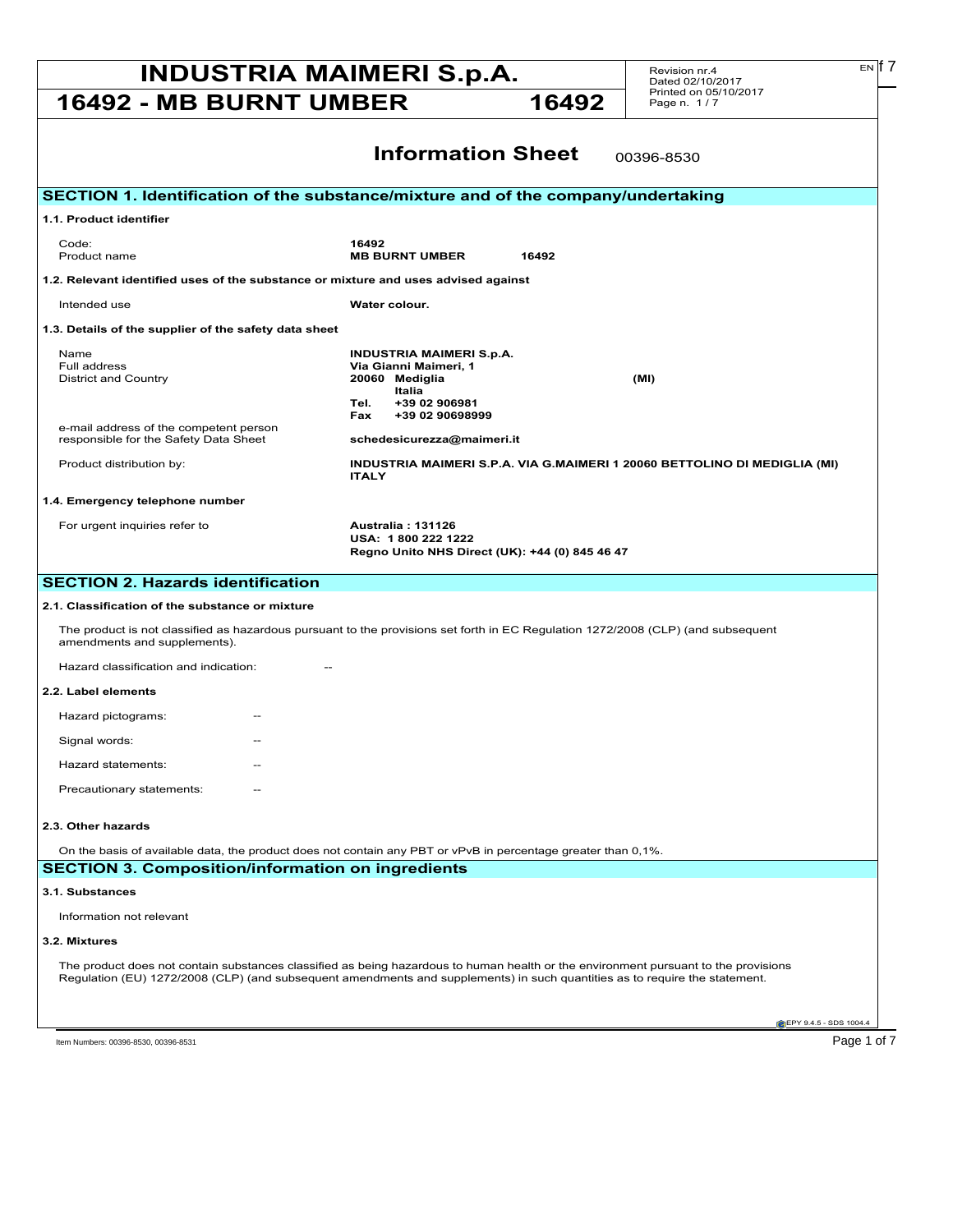## **SECTION 4. First aid measures**

## **4.1. Description of first aid measures**

Not specifically necessary. Observance of good industrial hygiene is recommended.

#### **4.2. Most important symptoms and effects, both acute and delayed**

Specific information on symptoms and effects caused by the product are unknown.

## **4.3. Indication of any immediate medical attention and special treatment needed**

Information not available

## **SECTION 5. Firefighting measures**

## **5.1. Extinguishing media**

SUITABLE EXTINGUISHING EQUIPMENT

Extinguishing substances are: carbon dioxide and chemical powder. For product loss or leakage that has not caught fire, water spray can be used to disperse flammable vapours and protect those trying to stem the leak.

UNSUITABLE EXTINGUISHING EQUIPMENT

Do not use jets of water.

Water is not effective for putting out fires but can be used to cool containers exposed to flames to prevent explosions.

#### **5.2. Special hazards arising from the substance or mixture**

HAZARDS CAUSED BY EXPOSURE IN THE EVENT OF FIRE

If large quantities of the product are involved in a fire, they can make it considerably worse. Do not breathe combustion products.

## **5.3. Advice for firefighters**

GENERAL INFORMATION

In the case of fire, use jets of water to cool the containers to prevent the risk of explosions (product decomposition and excess pressure) and the development of substances potentially hazardous for health. Always wear full fire prevention gear. Remove all containers containing the product from the fire, if it is safe to do so.

SPECIAL PROTECTIVE EQUIPMENT FOR FIRE-FIGHTERS

Normal fire fighting clothing i.e. fire kit (BS EN 469), gloves (BS EN 659) and boots (HO specification A29 and A30) in combination with self-contained open circuit positive pressure compressed air breathing apparatus (BS EN 137).

## **SECTION 6. Accidental release measures**

## **6.1. Personal precautions, protective equipment and emergency procedures**

Block the leakage if there is no hazard.

Wear suitable protective equipment (including personal protective equipment referred to under Section 8 of the safety data sheet) to prevent any contamination of skin, eyes and personal clothing. These indications apply for both processing staff and those involved in emergency procedures.

### **6.2. Environmental precautions**

The product must not penetrate into the sewer system or come into contact with surface water or ground water.

#### **6.3. Methods and material for containment and cleaning up**

Collect the leaked product into a suitable container. If the product is flammable, use explosion-proof equipment. Evaluate the compatibility of the container to be used, by checking section 10. Absorb the remainder with inert absorbent material. Make sure the leakage site is well aired. Contaminated material should be disposed of in compliance with the provisions set forth in point 13.

### **6.4. Reference to other sections**

Any information on personal protection and disposal is given in sections 8 and 13.

**EPY 9.4.5 - SDS 1004** 

Item Numbers: 00396-8530, 00396-8531 Page 2 of 7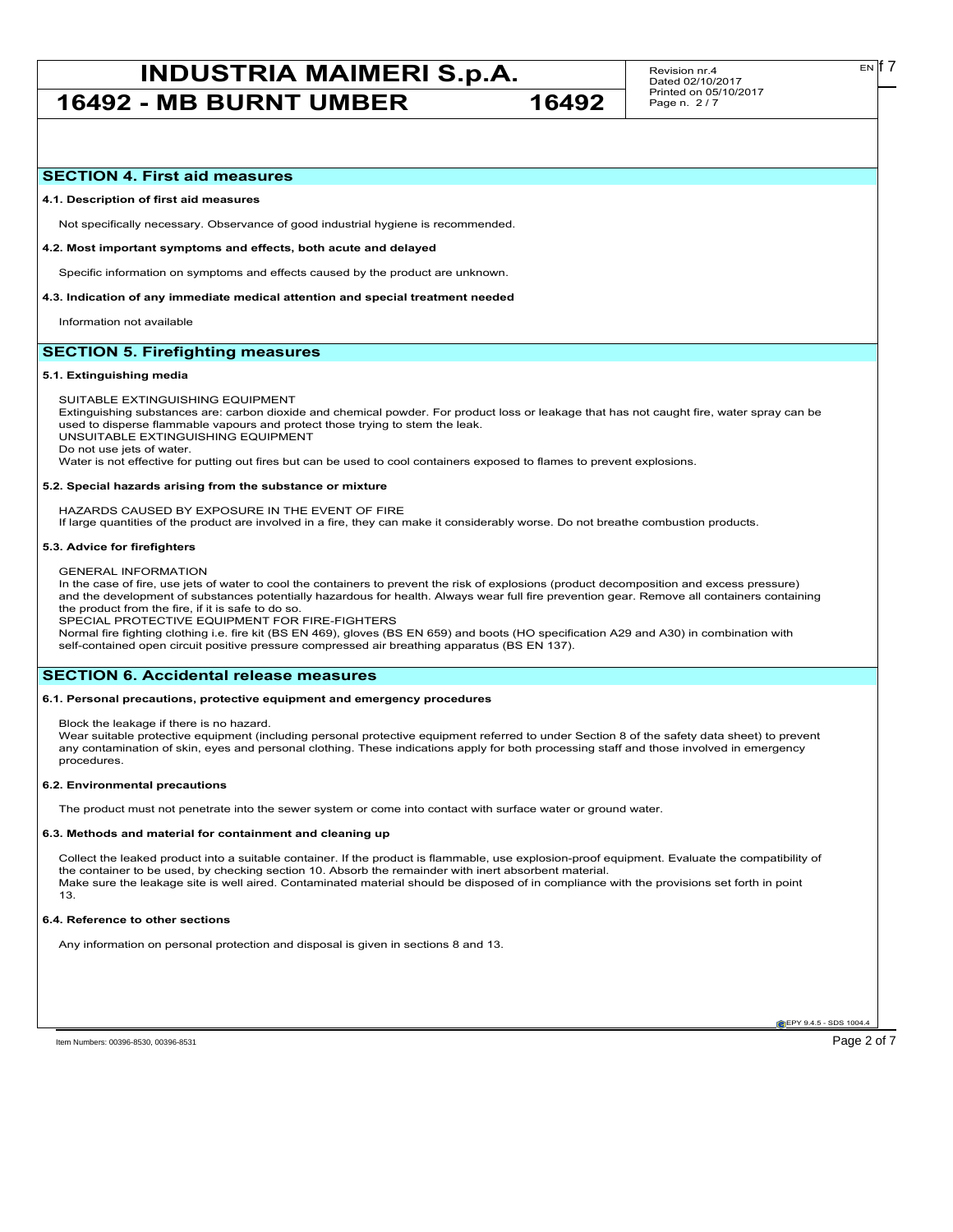# **INDUSTRIA MAIMERI S.p.A.** Revision nr.4 **Exp.17**

**16492 - MB BURNT UMBER 16492**

## **7.1. Precautions for safe handling**

Before handling the product, consult all the other sections of this material safety data sheet. Avoid leakage of the product into the environment. Do not eat, drink or smoke during use.

#### **7.2. Conditions for safe storage, including any incompatibilities**

Keep the product in clearly labelled containers. Keep containers away from any incompatible materials, see section 10 for details.

#### **7.3. Specific end use(s)**

Information not available

## **SECTION 8. Exposure controls/personal protection**

#### **8.1. Control parameters**

RESPIRATORY PROTECTION None required, unless indicated otherwise in the chemical risk assessment. Information not available

#### **8.2. Exposure controls**

Comply with the safety measures usually applied when handling chemical substances. HAND PROTECTION None required. SKIN PROTECTION None required. EYE PROTECTION None required. RESPIRATORY PROTECTION

If the threshold value (e.g. TLV-TWA) is exceeded for the substance or one of the substances present in the product, use a mask with a type B filter whose class (1, 2 or 3) must be chosen according to the limit of use concentration. (see standard EN 14387). In the presence of gases or vapours of various kinds and/or gases or vapours containing particulate (aerosol sprays, fumes, mists, etc.) combined filters are required.

Respiratory protection devices must be used if the technical measures adopted are not suitable for restricting the worker's exposure to the threshold values considered. The protection provided by masks is in any case limited.

If the substance considered is odourless or its olfactory threshold is higher than the corresponding TLV-TWA and in the case of an emergency, wear open-circuit compressed air breathing apparatus (in compliance with standard EN 137) or external air-intake breathing apparatus (in compliance with standard EN 138). For a correct choice of respiratory protection device, see standard EN 529. ENVIRONMENTAL EXPOSURE CONTROLS

The emissions generated by manufacturing processes, including those generated by ventilation equipment, should be checked to ensure compliance with environmental standards.

## **SECTION 9. Physical and chemical properties**

## **9.1. Information on basic physical and chemical properties**

**EPY 9.4.5 - SDS 1004** 

Item Numbers: 00396-8530, 00396-8531 Page 3 of 7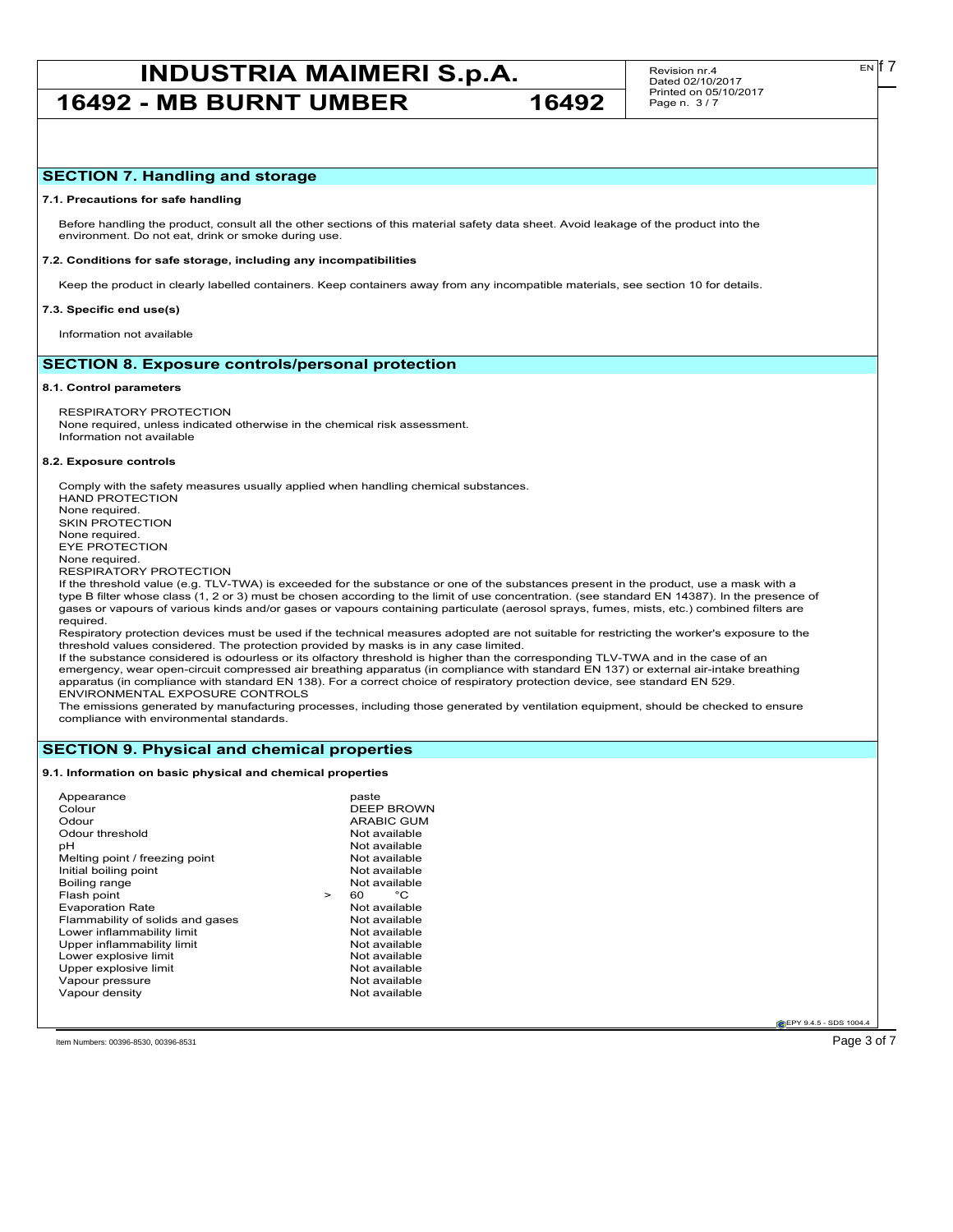# **INDUSTRIA MAIMERI S.p.A.** Revision nr.4 **Dated 02/10/2017 16492 - MB BURNT UMBER 16492**

Revision nr.4 Dated 02/10/2017 Printed on 05/10/2017 Page n. 4 / 7

## **SECTION 9. Physical and chemical properties** ... / >>

## Relative density 0,2

Partition coefficient: n-octanol/water **Not available**<br>Auto-ignition temperature **Not available** Auto-ignition temperature<br>
Decomposition temperature<br>
Not available Decomposition temperature Viscosity<br>
Explosive properties<br>
Explosive properties<br>
Not available Explosive properties Oxidising properties Not available

Solubility INSOLUBLE, DILUTE WITH WATER

## **9.2. Other information**

Total solids  $\{0\}$  53,53 %

## **SECTION 10. Stability and reactivity**

## **10.1. Reactivity**

There are no particular risks of reaction with other substances in normal conditions of use.

## **10.2. Chemical stability**

The product is stable in normal conditions of use and storage.

## **10.3. Possibility of hazardous reactions**

No hazardous reactions are foreseeable in normal conditions of use and storage.

### **10.4. Conditions to avoid**

None in particular. However the usual precautions used for chemical products should be respected.

## **10.5. Incompatible materials**

Information not available

## **10.6. Hazardous decomposition products**

Information not available

## **SECTION 11. Toxicological information**

According to currently available data, this product has not yet produced health damages. Anyway, it must be handled according to good industrial practices.

## **11.1. Information on toxicological effects**

Metabolism, toxicokinetics, mechanism of action and other information

Information not available

Information on likely routes of exposure

Information not available

Delayed and immediate effects as well as chronic effects from short and long-term exposure

Information not available

Interactive effects

Information not available

## ACUTE TOXICITY

SKIN CORROSION / IRRITATION

LC50 (Inhalation) of the mixture: Not classified (no significant component)<br>
LD50 (Oral) of the mixture: Not classified (no significant component) LD50 (Oral) of the mixture: Not classified (no significant component)<br>
LD50 (Dermal) of the mixture: Not classified (no significant component) Not classified (no significant component)

**EPY 9.4.5 - SDS 1004** 

Item Numbers: 00396-8530, 00396-8531 Page 4 of 7

EN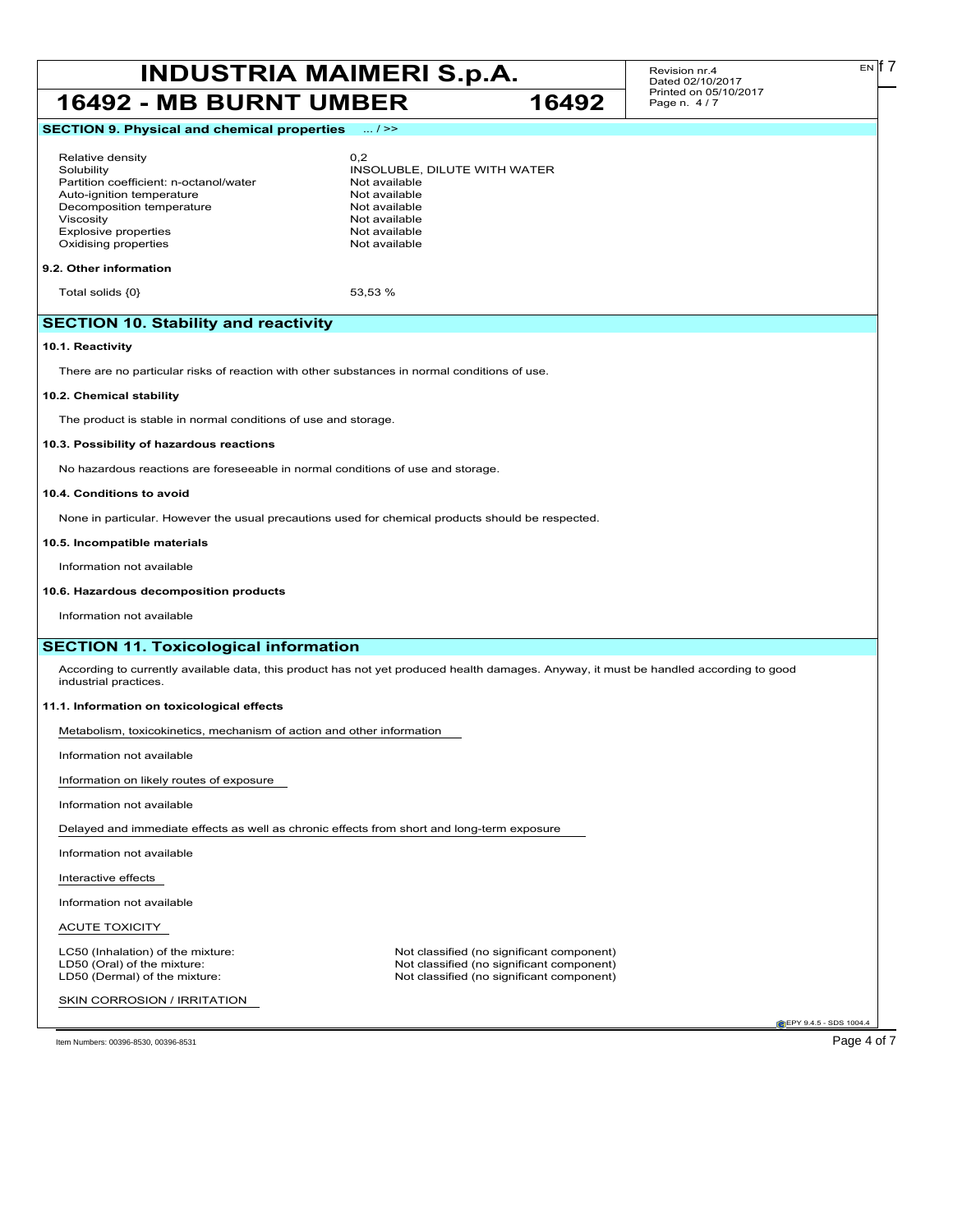# **INDUSTRIA MAIMERI S.p.A.** Revision nr.4 **Example 1 Example 1 Example 1 Example 1 Example 1 Example 1 Example 1 Example 1 Example 1 Example 1 Example 1 Example 1 Example 1 Example 1 Example 1**

Revision nr.4 Dated 02/10/2017 Printed on 05/10/2017

 $E[N]$  7

| 16492 - MB BURNT UMBER                                                                                                                                                                                                      | 16492 | Printed on 05/10/2017<br>Page n. 5/7 |
|-----------------------------------------------------------------------------------------------------------------------------------------------------------------------------------------------------------------------------|-------|--------------------------------------|
| SECTION 11. Toxicological information  / >>                                                                                                                                                                                 |       |                                      |
| Does not meet the classification criteria for this hazard class                                                                                                                                                             |       |                                      |
| SERIOUS EYE DAMAGE / IRRITATION                                                                                                                                                                                             |       |                                      |
| Does not meet the classification criteria for this hazard class                                                                                                                                                             |       |                                      |
| RESPIRATORY OR SKIN SENSITISATION                                                                                                                                                                                           |       |                                      |
| Does not meet the classification criteria for this hazard class                                                                                                                                                             |       |                                      |
| <b>GERM CELL MUTAGENICITY</b>                                                                                                                                                                                               |       |                                      |
| Does not meet the classification criteria for this hazard class                                                                                                                                                             |       |                                      |
| CARCINOGENICITY                                                                                                                                                                                                             |       |                                      |
| Does not meet the classification criteria for this hazard class                                                                                                                                                             |       |                                      |
| REPRODUCTIVE TOXICITY                                                                                                                                                                                                       |       |                                      |
| Does not meet the classification criteria for this hazard class                                                                                                                                                             |       |                                      |
| STOT - SINGLE EXPOSURE                                                                                                                                                                                                      |       |                                      |
| Does not meet the classification criteria for this hazard class                                                                                                                                                             |       |                                      |
| STOT - REPEATED EXPOSURE                                                                                                                                                                                                    |       |                                      |
| Does not meet the classification criteria for this hazard class                                                                                                                                                             |       |                                      |
| <b>ASPIRATION HAZARD</b>                                                                                                                                                                                                    |       |                                      |
| Does not meet the classification criteria for this hazard class                                                                                                                                                             |       |                                      |
| <b>SECTION 12. Ecological information</b>                                                                                                                                                                                   |       |                                      |
| Use this product according to good working practices. Avoid littering. Inform the competent authorities, should the product reach waterways<br>or contaminate soil or vegetation.                                           |       |                                      |
| 12.1. Toxicity                                                                                                                                                                                                              |       |                                      |
| Information not available                                                                                                                                                                                                   |       |                                      |
| 12.2. Persistence and degradability                                                                                                                                                                                         |       |                                      |
| Information not available                                                                                                                                                                                                   |       |                                      |
| 12.3. Bioaccumulative potential                                                                                                                                                                                             |       |                                      |
| Information not available                                                                                                                                                                                                   |       |                                      |
| 12.4. Mobility in soil                                                                                                                                                                                                      |       |                                      |
| Information not available                                                                                                                                                                                                   |       |                                      |
| 12.5. Results of PBT and vPvB assessment                                                                                                                                                                                    |       |                                      |
| On the basis of available data, the product does not contain any PBT or vPvB in percentage greater than 0,1%.                                                                                                               |       |                                      |
| 12.6. Other adverse effects                                                                                                                                                                                                 |       |                                      |
| Information not available                                                                                                                                                                                                   |       |                                      |
| <b>SECTION 13. Disposal considerations</b>                                                                                                                                                                                  |       |                                      |
| 13.1. Waste treatment methods                                                                                                                                                                                               |       |                                      |
| Reuse, when possible. Neat product residues should be considered special non-hazardous waste.<br>Disposal must be performed through an authorised waste management firm, in compliance with national and local regulations. |       |                                      |

EPY 9.4.5 - SDS 1004.4

Item Numbers: 00396-8530, 00396-8531 Page 5 of 7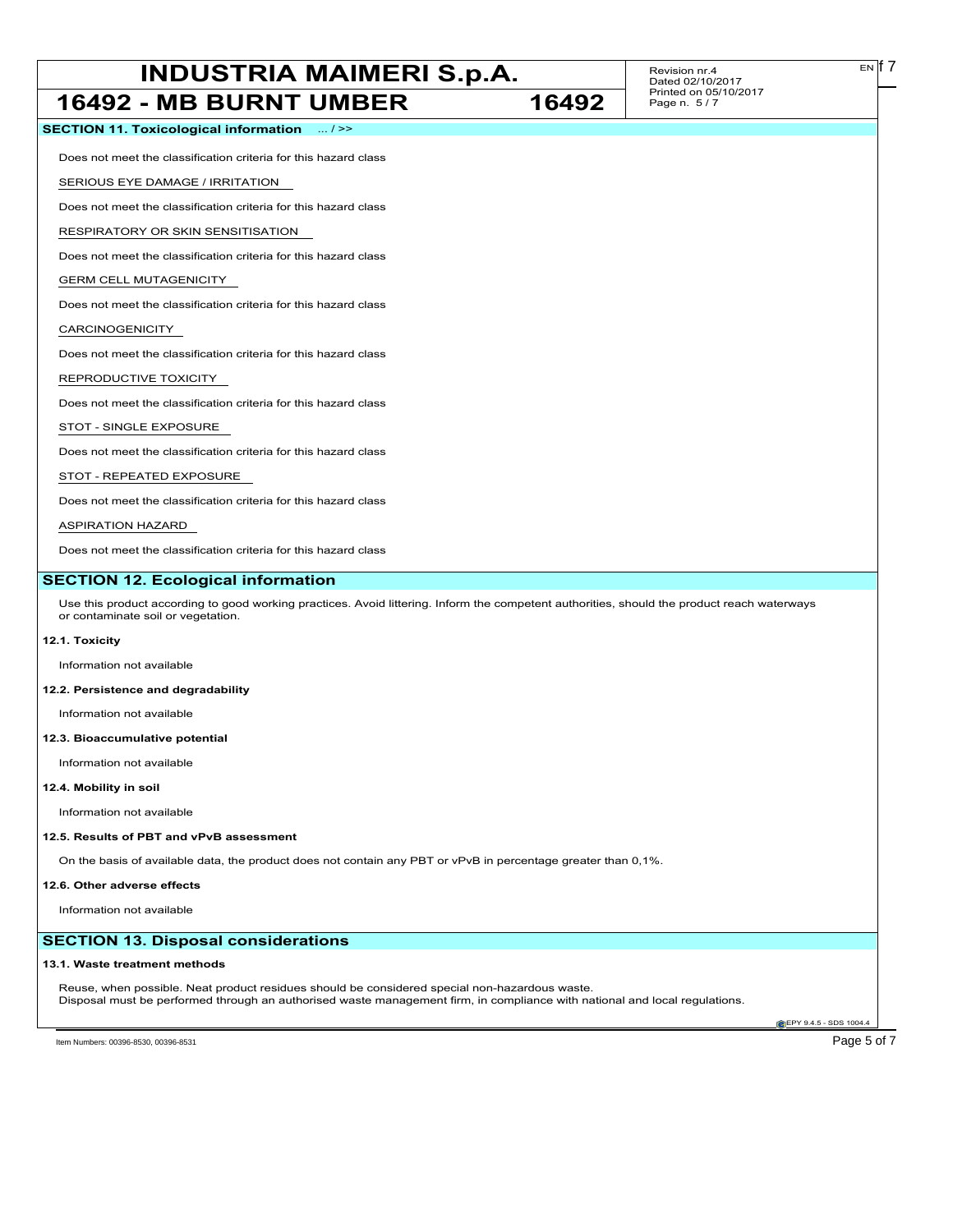## **INDUSTRIA MAIMERI S.p.A.** Revision nr.4 **Exp.17 16492 - MB BURNT UMBER 16492**

Revision nr.4 Dated 02/10/2017 Printed on 05/10/2017 Page n. 6 / 7

CONTAMINATED PACKAGING

Contaminated packaging must be recovered or disposed of in compliance with national waste management regulations.

## **SECTION 14. Transport information**

The product is not dangerous under current provisions of the Code of International Carriage of Dangerous Goods by Road (ADR) and by Rail (RID), of the International Maritime Dangerous Goods Code (IMDG), and of the International Air Transport Association (IATA) regulations.

## **14.1. UN number**

Not applicable

## **14.2. UN proper shipping name**

Not applicable

#### **14.3. Transport hazard class(es)**

Not applicable

## **14.4. Packing group**

Not applicable

## **14.5. Environmental hazards**

Not applicable

## **14.6. Special precautions for user**

Not applicable

**14.7. Transport in bulk according to Annex II of Marpol and the IBC Code**

Information not relevant

## **SECTION 15. Regulatory information**

**15.1. Safety, health and environmental regulations/legislation specific for the substance or mixture**

Seveso Category - Directive 2012/18/EC: None

Restrictions relating to the product or contained substances pursuant to Annex XVII to EC Regulation 1907/2006

Substances in Candidate List (Art. 59 REACH)

On the basis of available data, the product does not contain any SVHC in percentage greater than 0,1%.

Substances subject to authorisarion (Annex XIV REACH)

None

**None** 

Substances subject to exportation reporting pursuant to (EC) Reg. 649/2012: **None** 

Substances subject to the Rotterdam Convention: **None** 

Substances subject to the Stockholm Convention: **None** 

Healthcare controls Information not available

### **15.2. Chemical safety assessment**

No chemical safety assessment has been processed for the mixture and the substances it contains.

Item Numbers: 00396-8530, 00396-8531 Page 6 of 7

**EPY 9.4.5 - SDS 1004**